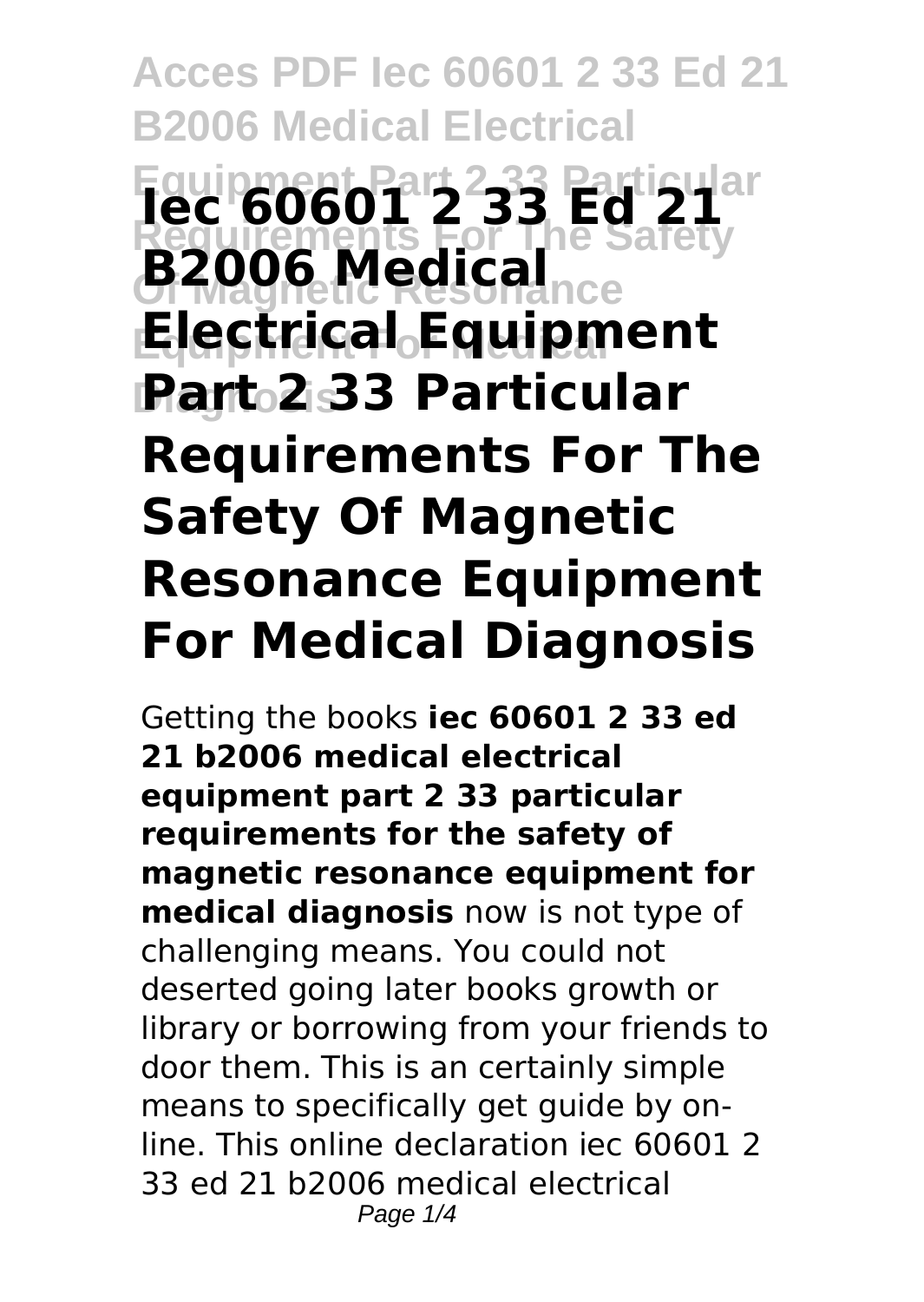## **Acces PDF Iec 60601 2 33 Ed 21 B2006 Medical Electrical**

**Equipment Part 2 33 Particular** equipment part 2 33 particular **Requirements For The Safety** requirements for the safety of magnetic **Of Magnetic Resonance** diagnosis can be one of the options to accompany you past having extra time. resonance equipment for medical

**Diagnosis** It will not waste your time. recognize me, the e-book will utterly way of being you additional concern to read. Just invest tiny get older to edit this on-line proclamation **iec 60601 2 33 ed 21 b2006 medical electrical equipment part 2 33 particular requirements for the safety of magnetic resonance equipment for medical diagnosis** as competently as review them wherever you are now.

Finding the Free Ebooks. Another easy way to get Free Google eBooks is to just go to the Google Play store and browse. Top Free in Books is a browsing category that lists this week's most popular free downloads. This includes public domain books and promotional books that legal copyright holders wanted to give away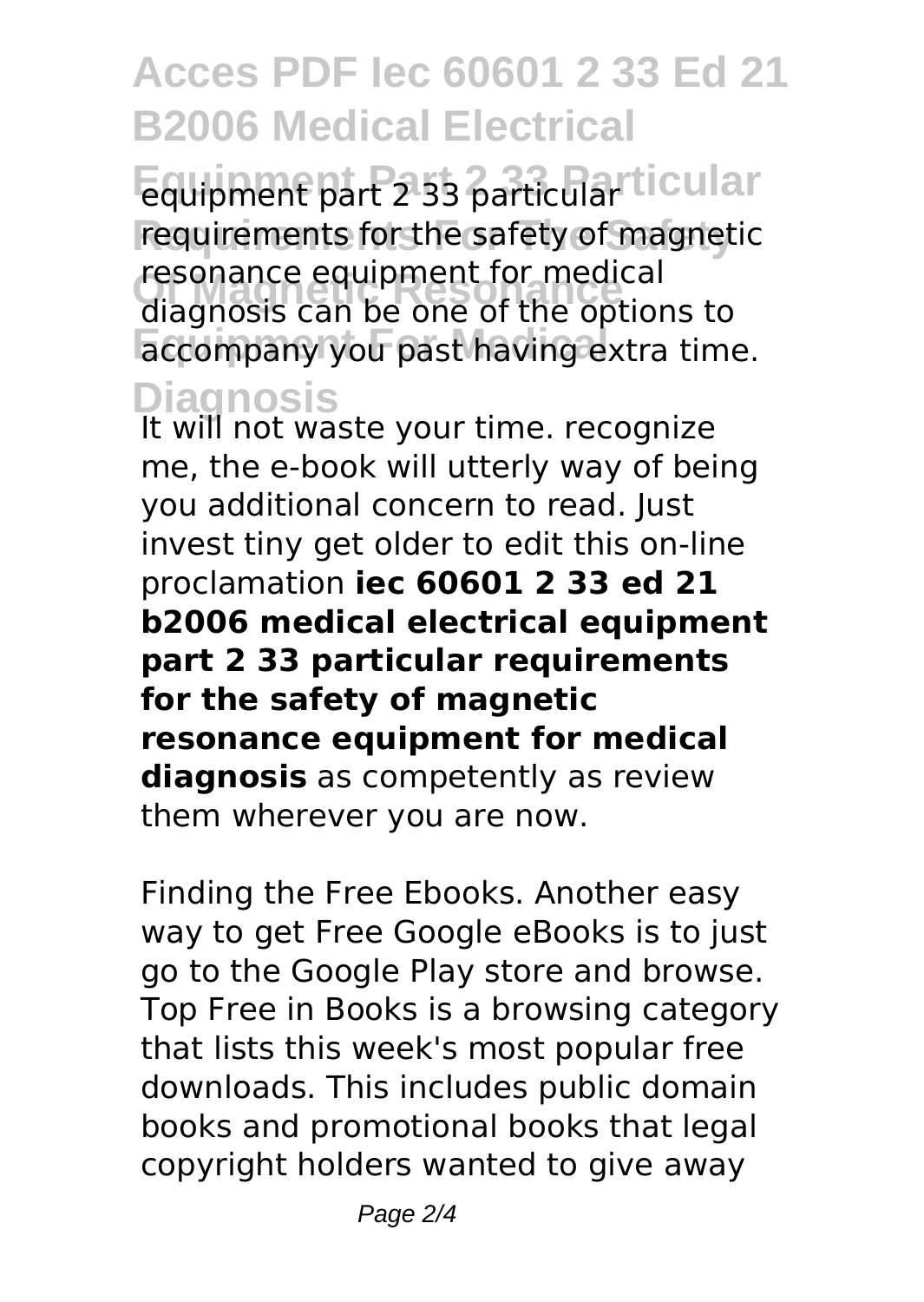**Acces PDF Iec 60601 2 33 Ed 21 B2006 Medical Electrical For free.ment Part 2 33 Particular Requirements For The Safety The largest group of reports (33) Involved moderate to severe patient** consequences ... would likely be where **Iec 60601 2 33 Ed** interactions would occur. Indeed, the IEC 60601-1-2 standard, the most prominent ...

### **Examining Potential EMI between Medical Devices and Electronic Security Systems**

It has a continuous 1.5 kW output and a 3.3 kWh storage capacity with up to 33 hours of usability before needing to ... standard based on the international IEC 60601 standard. These quality controls ...

### **Transphorm's GaN FETs Enable High Reliability Medical Applications: LEMURIA Li-ion Battery Power Supply from Nayuta**

Edison International (EIX) is priced at \$59.42 after the most recent trading